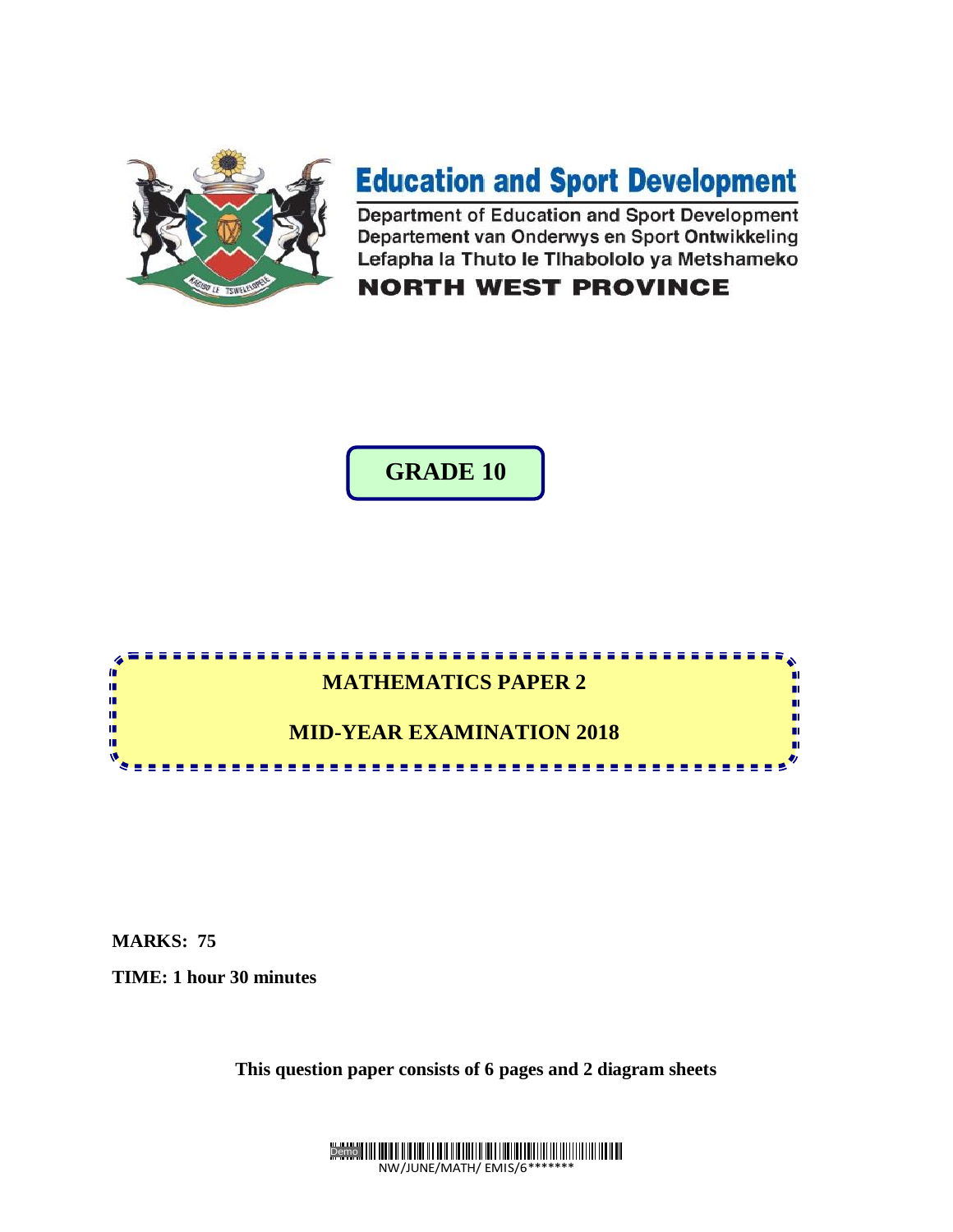## **INSTRUCTIONS AND INFORMATION**

- 1. This question paper consists of 6 questions Answer ALL the questions.
- 2. Clearly show ALL calculations, diagrams, graphs, et cetera that you have used in determining the answers.
- 3. An approved scientific calculator (non-programmable and non-graphical) may be used, unless stated otherwise.
- 4. If necessary, answers should be rounded off to TWO decimal places, unless stated otherwise.
- 5. Diagrams are NOT necessarily drawn to scale.
- 6. Number the answers correctly according to the numbering system used in this question paper.
- 7. It is in your own interest to write legibly and to present the work neatly.

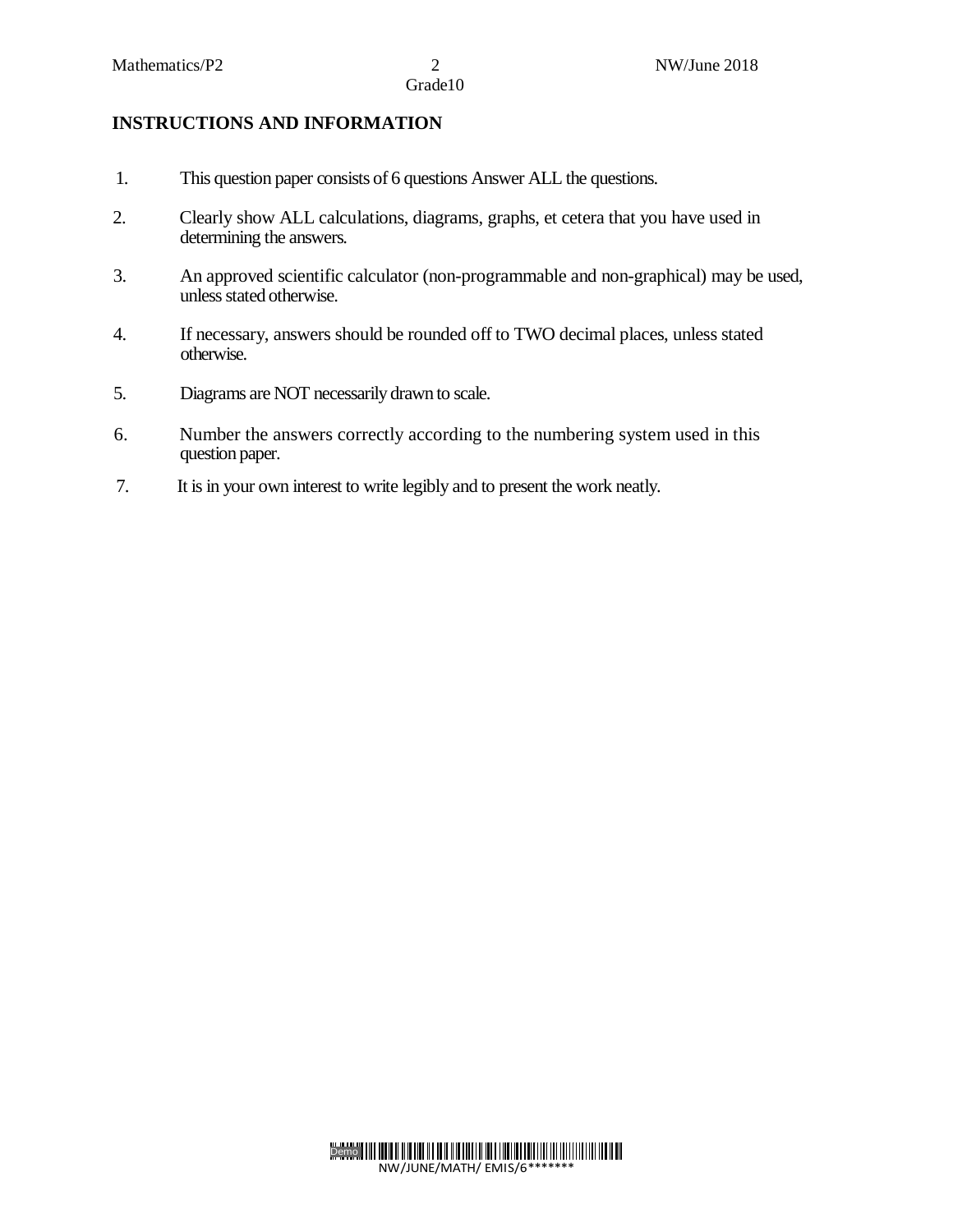#### **QUESTION 1**

- 1.1 Use your calculator to find the value of the following, if  $\theta = 47.5^{\circ}$  and  $\alpha = 50.3$ :  $\sin \theta + \sec \alpha$  (3)
- 1.2 Use your calculator to find the value of *x*, where *x* is an acute angle:

$$
1.2.1 \quad 2\sin x = 2 \tag{2}
$$

$$
1.2.2 \quad \cos(x - 11^{\circ}) + 1 = 1.79 \tag{3}
$$

1.3 Evaluate the following **without a calculator**. All working must be shown.

1.3.1 
$$
\sqrt{24 + \tan^2 45^\circ}
$$
 (2)

$$
1.3.2 \quad \frac{\sin 60^\circ \cdot \sec 60^\circ \cdot \cot 30^\circ \cdot}{\cos 45^\circ} \tag{5}
$$

$$
[15]
$$

(5)

#### **QUESTION 2**

- 2.1 If 5 tan  $\theta = -12$  and 90°  $\leq \theta \leq 270$ °, use a sketch to determine the value of  $\cos \theta - \sin \theta$  (**Without the use of a calculator**).
- 2.2With reference to the figure below:



- 2.2.1 Write down two ratios for  $\cos 36^\circ$  in terms of the sides of the triangles. (2)
- 2.2.2 If  $PS = 9.5$  cm, calculate the value of *QS*. (4)
- 2.2.3 Complete by filling in the missing trigonometric ratio  $\ldots \ldots \ldots 54^{\circ}$ SP .  $(1)$

$$
\dots \dots 54^\circ = \frac{1}{QP}.\tag{1}
$$

$$
[12]
$$

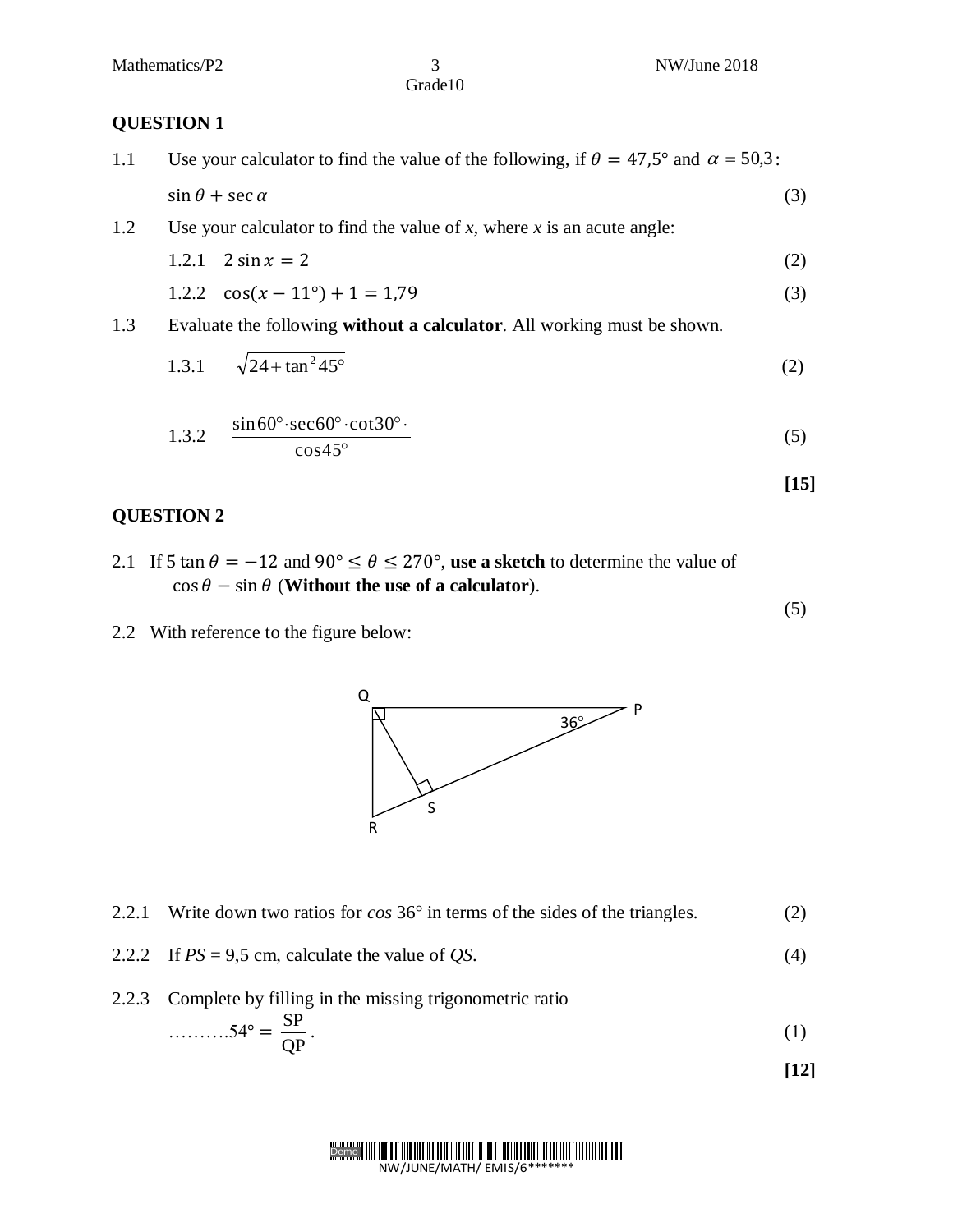**[9]**

## **QUESTION 3**

3.1 A jet is scheduled to fly due east from airport A to airport B. After flying 1200km the pilot still does not have the second airport in view and her instruments show that she is in fact 122 km directly south of her destination. Calculate how many degrees off course (β) the pilot flew during the trip (to the nearest degree).



3.2 In the diagram below: PT = 72cm; TQ  $\perp$  PR,  $\angle PTQ = 15^\circ$ ;  $\angle Q\angle TR = 35^\circ$ 



- 3.2.1 Calculate the length of QT. (3)
- 3.2.2 Calculate the length of TR. (3)

#### **QUESTION 4**

- 4.1. Use the grid on the attached diagram sheet and draw the following graphs:  $f(x) = 2\sin x$  and  $g(x) = \cos x + 1$ ,  $x \in [0^0; 360^0]$ (6)
- 4.2 For which values of x will  $g(x) \ge 0$ ? (2)
- 4.3 Write down the range of *g*. (2)

Demo NW/JUNE/MATH/ EMIS/6\*\*\*\*\*\*\*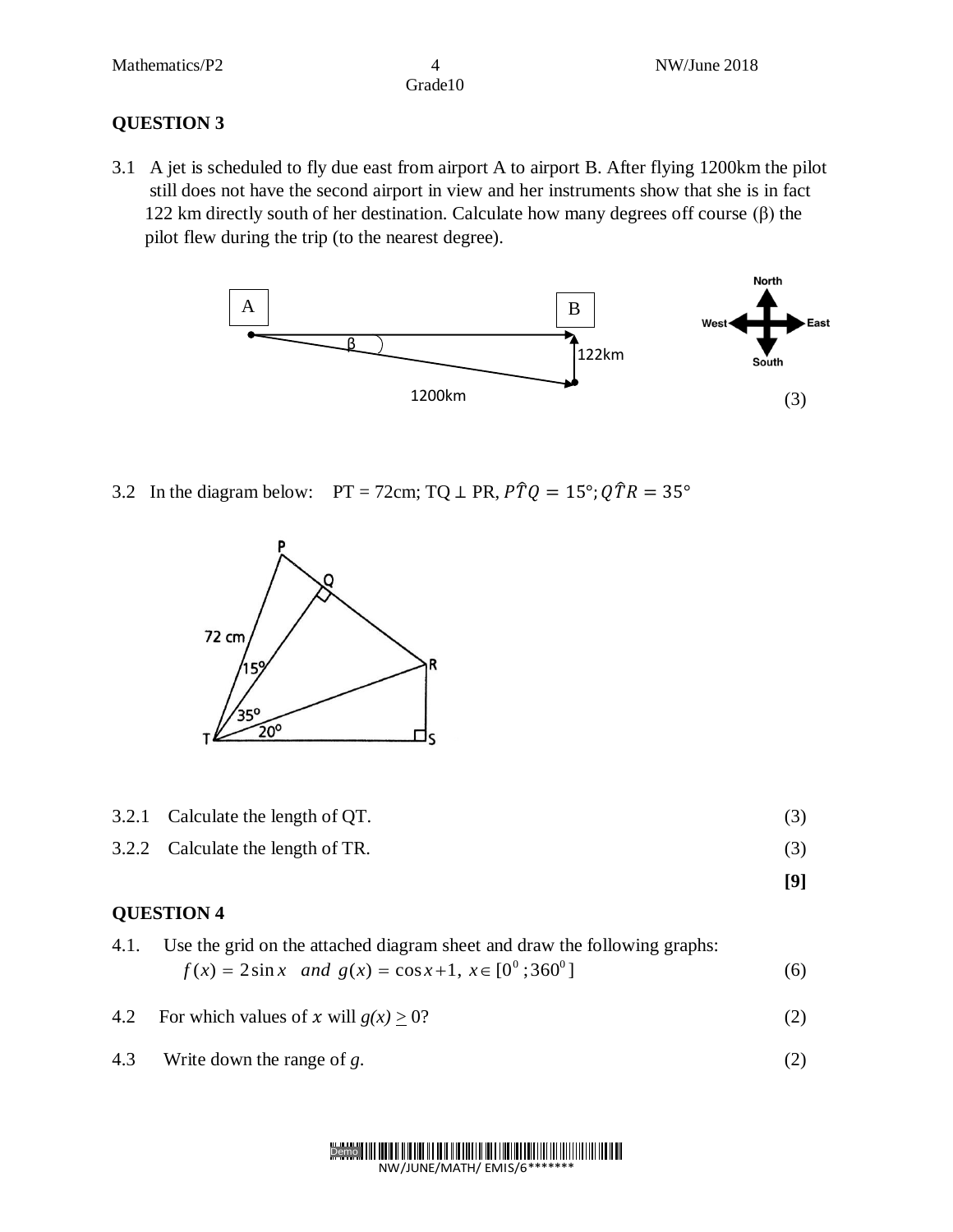#### **QUESTION 5**

5.1 In the diagram below PQ // KM and KL=KM,  $\hat{K} = 2x$  and  $\hat{PQM} = 6x$ 



K

Determine the value of *x* (7)

5.2 In the diagram given alongside, FD and FH are straight lines,  $GD = EG = FE$ ,  $D\hat{G}H = 75^{\circ} \hat{F} = x$ .



- 5.2.1 Name another angle equal to *x*, giving a reason for your answer. (2)
- 5.2.2 Determine the value of *x*. (5)

**[14]**

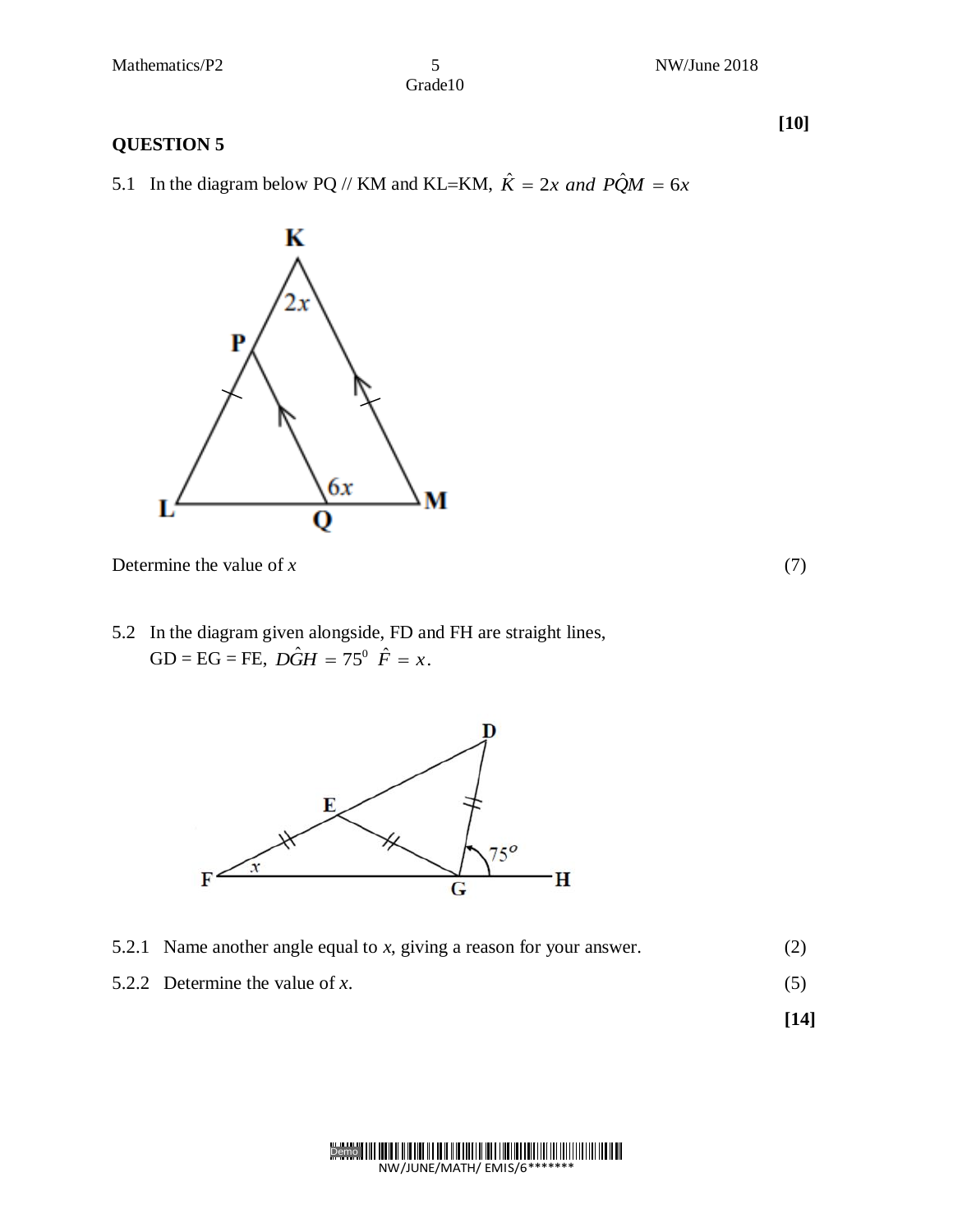## **QUESTION 6**

6.1 In the diagram given below, AC and BD are straight lines,  $AO = OC$  and  $AB$  // DC.



- 6.1.1 Prove, by congruency, that  $AB = DC$ . (6)
- 6.1.2 Explain why quadrilateral ABCD is a parallelogram. (2)
- 6.2 Consider the diagram alongside. It shows kite PQRS, in which  $PQ = QR$  and  $PS = SR$ . The diagonals of the kite intersect at T.  $PQ = 10$  cm,  $PR = 16$  cm and  $QS = 21$  cm.



Determine the perimeter of the kite. **Show all your workings**. (7)

 **[15]**

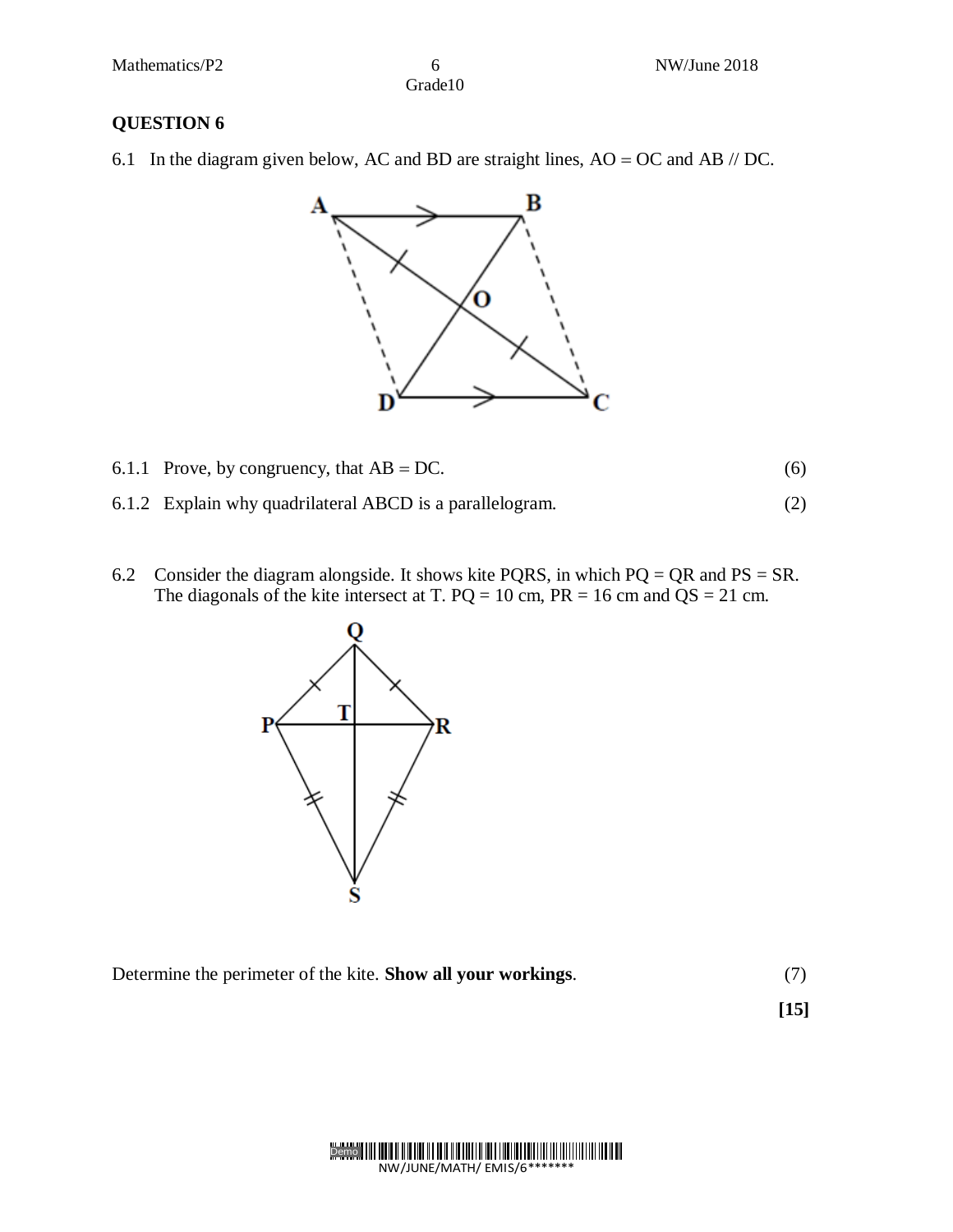R

⊔ς

D

 $75^\circ$ 

 $\mathbf H$ 

# DIAGRAM SHEET



B O  $\mathbf{D}$ 

**6.1 6.2**